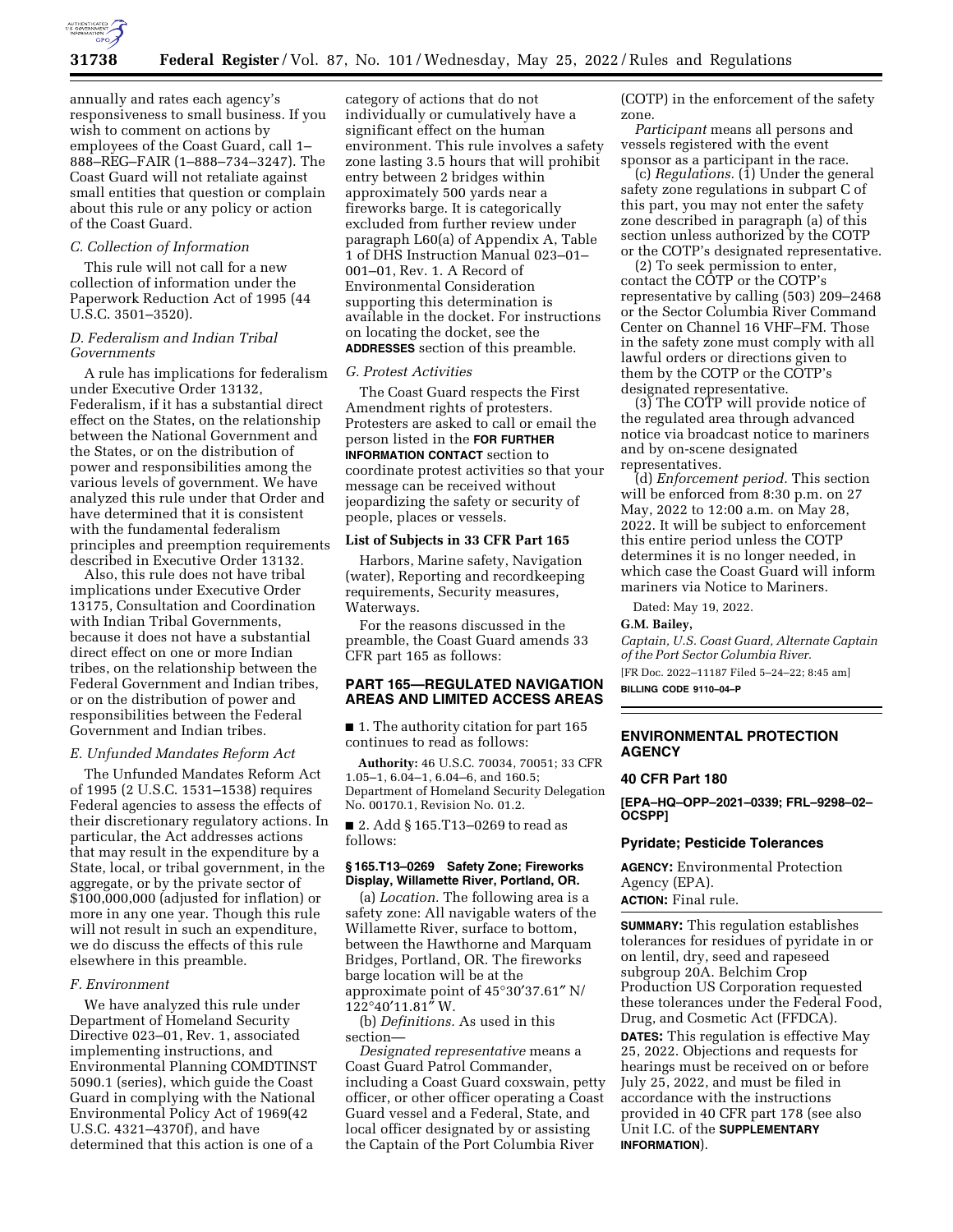**ADDRESSES:** The docket for this action, identified by docket identification (ID) number EPA–HQ–OPP–2021–0339, is available online at *[https://](https://www.regulations.gov)* 

*[www.regulations.gov](https://www.regulations.gov)* or in-person at the Office of Pesticide Programs Regulatory Public Docket (OPP Docket) in the Environmental Protection Agency Docket Center (EPA/DC), West William Jefferson Clinton Bldg., Rm. 3334, 1301 Constitution Ave. NW, Washington, DC 20460–0001. The Public Reading Room is open from 8:30 a.m. to 4:30 p.m., Monday through Friday, excluding legal holidays. The telephone number for the Public Reading Room and the OPP Docket is (202) 566–1744. Please review the visitor instructions and additional information about the docket available at *[https://www.epa.gov/dockets.](https://www.epa.gov/dockets)* 

## **FOR FURTHER INFORMATION CONTACT:**

Marietta Echeverria, Acting Director, Registration Division (7505T), Office of Pesticide Programs, Environmental Protection Agency, 1200 Pennsylvania Ave. NW, Washington, DC 20460–0001; main telephone number: (202) 566– 1030; email address: *[RDFRNotices@](mailto:RDFRNotices@epa.gov) [epa.gov.](mailto:RDFRNotices@epa.gov)* 

#### **SUPPLEMENTARY INFORMATION:**

#### **I. General Information**

*A. Does this action apply to me?* 

You may be potentially affected by this action if you are an agricultural producer, food manufacturer, or pesticide manufacturer. The following list of North American Industrial Classification System (NAICS) codes is not intended to be exhaustive, but rather provides a guide to help readers determine whether this document applies to them. Potentially affected entities may include:

• Crop production (NAICS code 111). • Animal production (NAICS code 112).

• Food manufacturing (NAICS code 311).

• Pesticide manufacturing (NAICS code 32532).

### *B. How can I get electronic access to other related information?*

You may access a frequently updated electronic version of EPA's tolerance regulations at 40 CFR part 180 through the Office of the Federal Register's e-CFR site at *[https://www.ecfr.gov/](https://www.ecfr.gov/current/title-40) [current/title-40.](https://www.ecfr.gov/current/title-40)* 

### *C. How can I file an objection or hearing request?*

Under FFDCA section 408(g), 21 U.S.C. 346a, any person may file an objection to any aspect of this regulation and may also request a hearing on those objections. You must file your objection

or request a hearing on this regulation in accordance with the instructions provided in 40 CFR part 178. To ensure proper receipt by EPA, you must identify docket ID number EPA–HQ– OPP–2021–0339 in the subject line on the first page of your submission. All objections and requests for a hearing must be in writing and must be received by the Hearing Clerk on or before July 25, 2022. Addresses for mail and hand delivery of objections and hearing requests are provided in 40 CFR 178.25(b).

In addition to filing an objection or hearing request with the Hearing Clerk as described in 40 CFR part 178, please submit a copy of the filing (excluding any Confidential Business Information (CBI)) for inclusion in the public docket. Information not marked confidential pursuant to 40 CFR part 2 may be disclosed publicly by EPA without prior notice. Submit the non-CBI copy of your objection or hearing request, identified by docket ID number EPA–HQ–OPP– 2021–0339, by one of the following methods:

• *Federal eRulemaking Portal: [https://www.regulations.gov.](https://www.regulations.gov)* Follow the online instructions for submitting comments. Do not submit electronically any information you consider to be CBI or other information whose disclosure is restricted by statute.

• *Mail:* OPP Docket, Environmental Protection Agency Docket Center (EPA/ DC), (28221T), 1200 Pennsylvania Ave. NW, Washington, DC 20460–0001.

• *Hand Delivery:* To make special arrangements for hand delivery or delivery of boxed information, please follow the instructions at *[https://](https://www.epa.gov/dockets/contacts.html)  [www.epa.gov/dockets/contacts.html.](https://www.epa.gov/dockets/contacts.html)*  Additional instructions on commenting or visiting the docket, along with more information about dockets generally, is available at *[https://www.epa.gov/](https://www.epa.gov/dockets) [dockets.](https://www.epa.gov/dockets)* 

## **II. Summary of Petitioned-For Tolerance**

In the **Federal Register** of June 28, 2021 (86 FR 33922) (FRL–10025–08), EPA issued a document pursuant to FFDCA section 408(d)(3), 21 U.S.C. 346a(d)(3), announcing the filing of a pesticide petition (PP 0F8885) by Belchim Crop Protection N.V./S.A., c/o Belchim Crop Protection US Corporation, 2751 Centreville Rd., Suite 100, Wilmington, DE 19808. The petition requested that 40 CFR 180.462 be amended to establish tolerances for residues of the herbicide pyridate calculated as the stoichiometric equivalent of pyridate, in or on the commodities lentils at 0.40 parts per million (ppm) and Rapeseed Subgroup

(Crop Subgroup 20A) at 0.015 ppm. That document referenced a summary of the petitioned prepared by Belchim Crop Protection, the registrant, which is available in the docket, *[https://](https://www.regulations.gov)  [www.regulations.gov.](https://www.regulations.gov)* There were no comments received in response to the Notice of Filing.

Based upon review of the data supporting the petition and in accordance with its authority under FFDCA section  $408(d)(4)(A)(i)$ , EPA is establishing the tolerance for rapeseed crop subgroup 20A at a different level than petitioned-for and is revising the commodity definition. The reasons for these changes are explained in Unit IV.C.

# **III. Aggregate Risk Assessment and Determination of Safety**

Section 408(b)(2)(A)(i) of FFDCA allows EPA to establish a tolerance (the legal limit for a pesticide chemical residue in or on a food) only if EPA determines that the tolerance is ''safe.'' Section 408(b)(2)(A)(ii) of FFDCA defines ''safe'' to mean that ''there is a reasonable certainty that no harm will result from aggregate exposure to the pesticide chemical residue, including all anticipated dietary exposures and all other exposures for which there is reliable information.'' This includes exposure through drinking water and in residential settings but does not include occupational exposure. Section 408(b)(2)(C) of FFDCA requires EPA to give special consideration to exposure of infants and children to the pesticide chemical residue in establishing a tolerance and to ''ensure that there is a reasonable certainty that no harm will result in infants and children from aggregate exposure to the pesticide chemical residue . . . .''

Consistent with FFDCA section 408(b)(2)(D), and the factors specified in FFDCA section 408(b)(2)(D), EPA has reviewed the available scientific data and other relevant information in support of this action. EPA has sufficient data to assess the hazards of and to make a determination on aggregate exposure for pyridate including exposure resulting from the tolerances established by this action. EPA's assessment of exposures and risks associated with pyridate follows.

### *A. Toxicological Profile*

EPA has evaluated the available toxicity data and considered its validity, completeness, and reliability as well as the relationship of the results of the studies to human risk. EPA has also considered available information concerning the variability of the sensitivities of major identifiable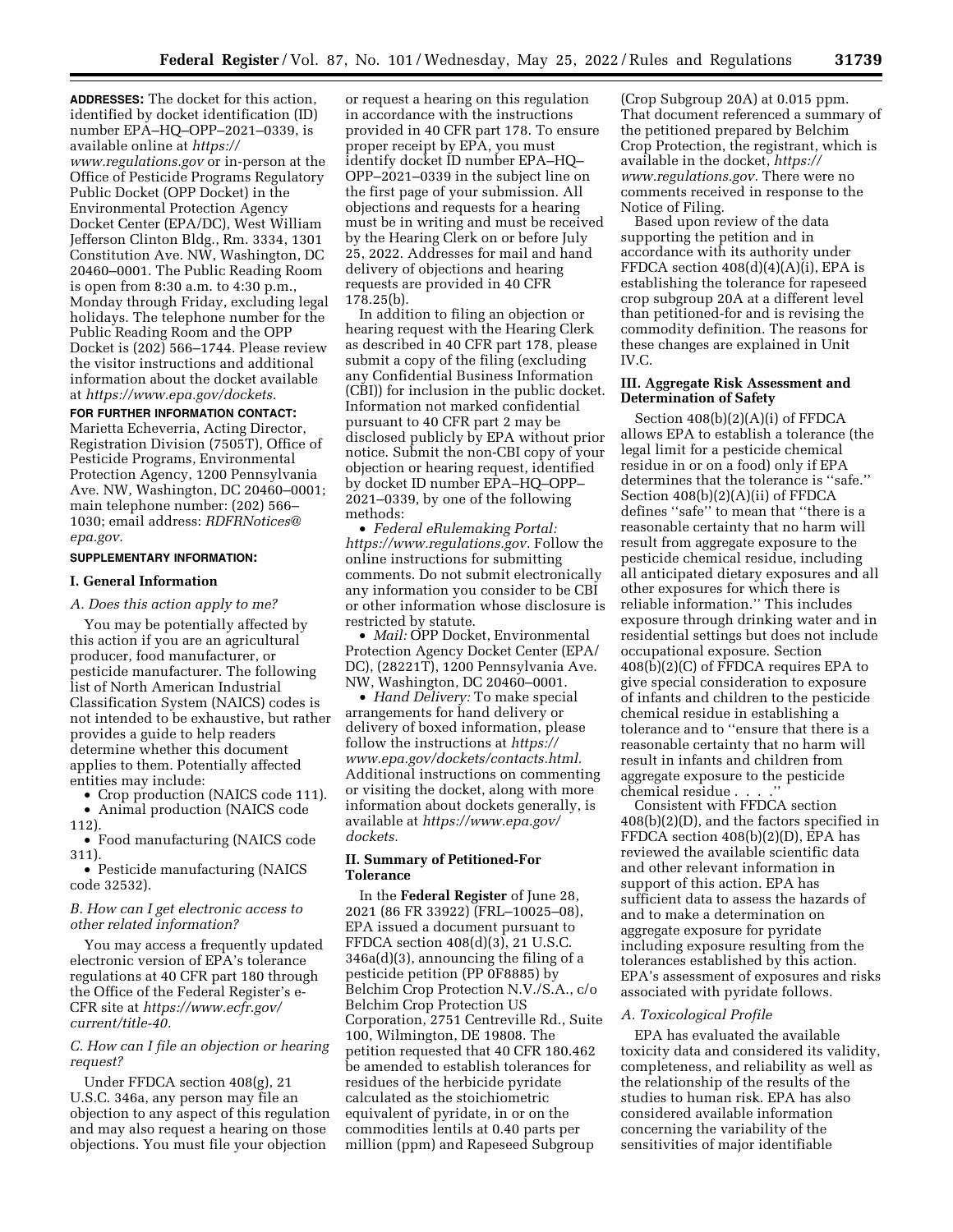subgroups of consumers, including infants and children.

The toxicological database for pyridate is adequate for hazard characterization, toxicity endpoint selection, and Food Quality Protection Act (FQPA) Safety Factor (SF) consideration. The available toxicity database for pyridate indicates that the nervous system is the toxicological target in studies where pyridate was administered via gavage or capsules, with the dog and the rat showing similar levels of sensitivity once bodyweight scaling is considered. The neurotoxic effects were associated with the peak plasma concentrations, occurred within a few hours of treatment, and resolved in less than 24 hours of the bolus dose from gavage or capsule administration. The neurobehavioral effects do not appear to be accumulative or progressive since the effects in the subchronic dog study occurred at approximately the same dose where effects were seen in the chronic dog study and were generally resolved within 6 hours of treatment. No evidence of neurotoxicity was observed in the studies where pyridate was administered via the diet (feed) following subchronic or chronic dietary exposure. Effects observed following dietary (feed) exposure were generally limited to systemic toxicity, primarily reductions in bodyweight. Additionally, there were no effects seen at the limit dose in the dermal toxicity study.

There was no evidence of increased susceptibility to the fetus or offspring in the available developmental and reproduction toxicity studies. Developmental (missing and unossified sternebrae and decreased bodyweight in fetuses) and offspring effects (decreased bodyweights) were seen in the presence of maternal toxicity in rats. An increased incidence of abortions was also noted in the developmental toxicity study in rabbits at the highest dose tested.

Pyridate is classified as ''Not Likely to be Carcinogenic to Humans.''

Specific information on the studies received and the nature of the adverse effects caused by pyridate as well as the no-observed-adverse-effect-level (NOAEL) and the lowest-observedadverse-effect-level (LOAEL) from the toxicity studies can be found at *[https://](https://www.regulations.gov) [www.regulations.gov](https://www.regulations.gov)* in the document titled ''Pyridate. Human Health Risk Assessment for the Proposed New Section 3 Registration on Lentils, Rapeseed Subgroup 20A, Popcorn, and Seed Corn.'' (hereinafter referred to as ''Pyridate Human Health Risk Assessment'') on pages 25–27 in docket ID number EPA–HQ–OPP–2021–0339.

## *B. Toxicological Points of Departure/ Levels of Concern*

Once a pesticide's toxicological profile is determined, EPA identifies toxicological points of departure (POD) and levels of concern to use in evaluating the risk posed by human exposure to the pesticide. For hazards that have a threshold below which there is no appreciable risk, the toxicological POD is used as the basis for derivation of reference values for risk assessment. PODs are developed based on a careful analysis of the doses in each toxicological study to determine the dose at which no adverse effects are observed (the NOAEL) and the lowest dose at which adverse effects of concern are identified (the LOAEL). Uncertainty/ safety factors are used in conjunction with the POD to calculate a safe exposure level—generally referred to as a population-adjusted dose (PAD) or a reference dose (RfD)—and a safe margin of exposure (MOE). For non-threshold risks, the Agency assumes that any amount of exposure will lead to some degree of risk. Thus, the Agency estimates risk in terms of the probability of an occurrence of the adverse effect expected in a lifetime. For more information on the general principles EPA uses in risk characterization and a complete description of the risk assessment process, see *[https://](https://www.epa.gov/pesticide-science-and-assessing-pesticide-risks/standard-operating-procedures-residential-pesticide)  [www.epa.gov/pesticide-science-and](https://www.epa.gov/pesticide-science-and-assessing-pesticide-risks/standard-operating-procedures-residential-pesticide)[assessing-pesticide-risks/standard](https://www.epa.gov/pesticide-science-and-assessing-pesticide-risks/standard-operating-procedures-residential-pesticide)[operating-procedures-residential](https://www.epa.gov/pesticide-science-and-assessing-pesticide-risks/standard-operating-procedures-residential-pesticide)[pesticide.](https://www.epa.gov/pesticide-science-and-assessing-pesticide-risks/standard-operating-procedures-residential-pesticide)* 

A summary of the toxicological endpoints for pyridate used for human risk assessment can be found in the Pyridate Human Health Risk Assessment on pages 13–16.

#### *C. Exposure Assessment*

1. *Dietary exposure from food and feed uses.* In evaluating dietary exposure to pyridate, EPA considered exposure under the petitioned-for tolerances as well as all existing pyridate tolerances in 40 CFR 180.462. EPA assessed dietary exposures from pyridate in food as follows:

i. *Acute exposure.* Quantitative acute dietary exposure and risk assessments are performed for a food-use pesticide, if a toxicological study has indicated the possibility of an effect of concern occurring as a result of a 1-day or single exposure. Such effects were identified for pyridate.

In conducting the acute dietary exposure assessment, EPA used the 2005–2010 food consumption data from the U.S. Department of Agriculture's (USDA's) National Health and Nutrition Examination Survey, What We Eat in

America (NHANES/WWEIA). The acute dietary exposure assessment is unrefined, assuming tolerance-level residues, 100% crop treated (100 PCT) for all commodities, and default processing factors.

ii. *Chronic exposure.* In conducting the chronic dietary exposure assessment EPA used the food consumption data from the USDA 2005–2010 food consumption data from the NHANES/ WWEIA. The chronic dietary exposure assessment is unrefined, assuming tolerance-level residues, 100 PCT for all commodities, and default processing factors.

iii. *Cancer.* EPA has classified pyridate as ''Not Likely to be Carcinogenic to Humans'' as there was no evidence carcinogenicity in either of the rodent cancer studies; therefore, a cancer dietary assessment was not performed.

2. *Dietary exposure from drinking water.* The Agency used screening-level water exposure models in the dietary exposure analysis and risk assessment for pyridate in drinking water. These simulation models take into account data on the physical, chemical, and fate/ transport characteristics of pyridate. Further information regarding EPA drinking water models used in pesticide exposure assessment can be found at *[https://www2.epa.gov/pesticide-science](https://www2.epa.gov/pesticide-science-and-assessing-pesticide-risks/about-water-exposure-models-used-pesticide)[and-assessing-pesticide-risks/about](https://www2.epa.gov/pesticide-science-and-assessing-pesticide-risks/about-water-exposure-models-used-pesticide)[water-exposure-medels-used-pesticide.](https://www2.epa.gov/pesticide-science-and-assessing-pesticide-risks/about-water-exposure-models-used-pesticide)* 

Based on the Pesticides in Water Calculator (PWC; version 1.52), the estimated drinking water concentrations (EDWCs) of pyridate are estimated to be 363 parts per billion (ppb) for acute dietary exposures and 256 ppb for chronic dietary exposures.

3. *From non-dietary exposure.* The term ''residential exposure'' is used in this document to refer to nonoccupational, non-dietary exposure (*e.g.,* for lawn and garden pest control, indoor pest control, termiticides, and flea and tick control on pets). Pyridate is not registered for any specific use patterns that would result in residential exposure.

4. *Cumulative effects from substances with a common mechanism of toxicity.*  Section 408(b)(2)(D)(v) of FFDCA requires that, when considering whether to establish, modify, or revoke a tolerance, the Agency consider ''available information'' concerning the cumulative effects of a particular pesticide's residues and ''other substances that have a common mechanism of toxicity.

Unlike other pesticides for which EPA has followed a cumulative risk approach based on a common mechanism of toxicity, EPA has not made a common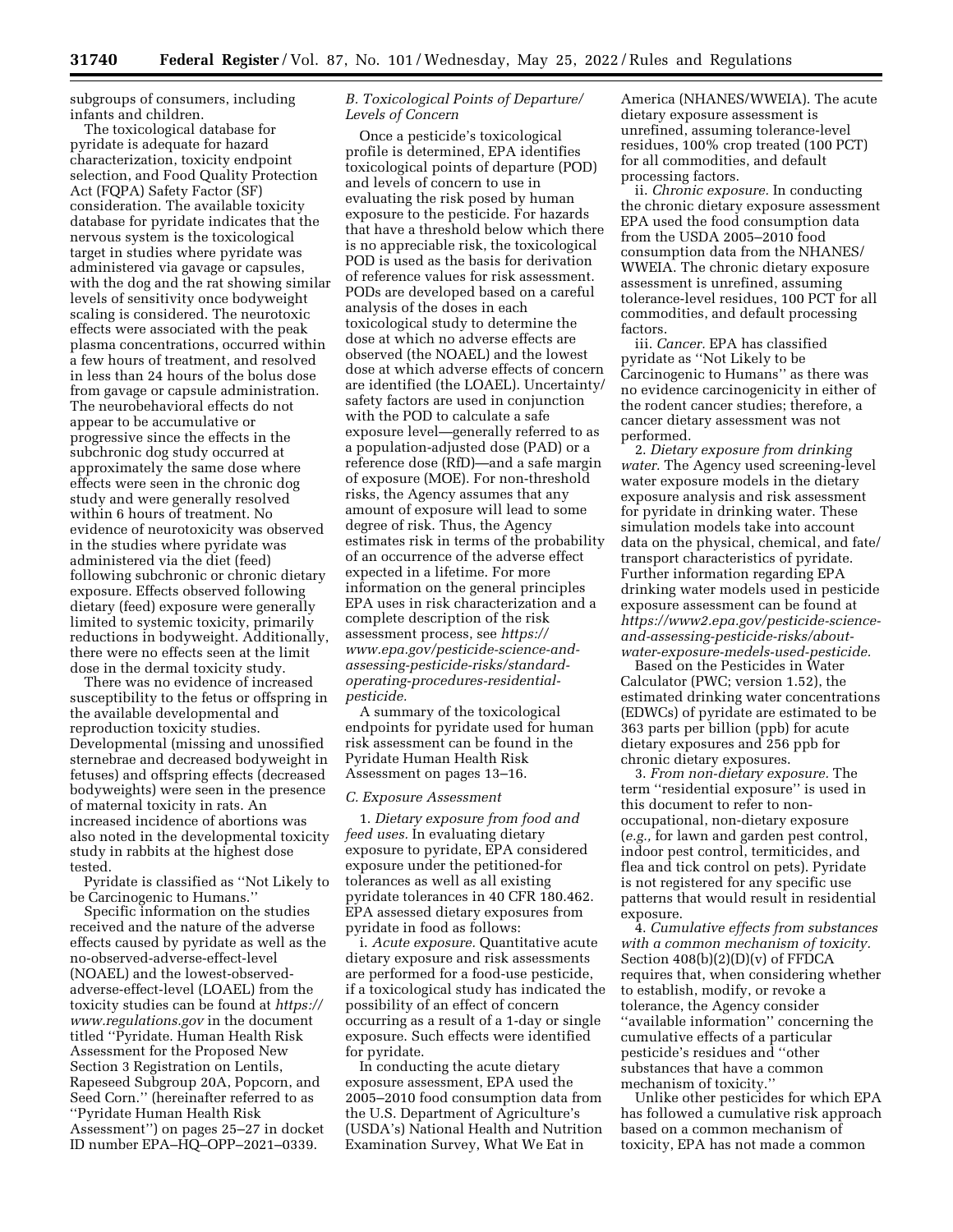mechanism of toxicity finding as to pyridate and any other substances and pyridate does not appear to produce a toxic metabolite produced by other substances. For the purposes of this action, therefore, EPA has not assumed that pyridate has a common mechanism of toxicity with other substances.

## *D. Safety Factor for Infants and Children*

*1. In general.* Section 408(b)(2)(C) of FFDCA provides that EPA shall apply an additional tenfold (10X) margin of safety for infants and children in the case of threshold effects to account for prenatal and postnatal toxicity and the completeness of the database on toxicity and exposure unless EPA determines based on reliable data that a different margin of safety will be safe for infants and children. This additional margin of safety is commonly referred to as the FQPA Safety Factor (SF). In applying this provision, EPA either retains the default value of 10X, or uses a different additional safety factor when reliable data available to EPA support the choice of a different factor.

*2. Prenatal and postnatal sensitivity.*  There was no evidence of increased susceptibility to the fetus or offspring in the available developmental and reproduction toxicity studies. Developmental (missing and unossified sternebrae and decreased bodyweight in fetuses) and offspring effects (decreased bodyweights) were seen in the presence of maternal toxicity in rats. An increased incidence of abortions was also noted in the developmental toxicity study in rabbits at the highest dose tested. Since these effects occurred in the presence of comparable or more severe maternal toxicity, they were not considered evidence of qualitative susceptibility. Furthermore, the selected points of departure are protective of these effects.

*3. Conclusion.* EPA has determined that reliable data show the safety of infants and children would be adequately protected if the FQPA SF were reduced to 1X for all exposure scenarios. That decision is based on the following findings:

i. The toxicology database for pyridate is complete and includes acceptable developmental and reproductive toxicity studies for evaluating sensitivity for infants and children.

ii. There are adverse neurotoxic effects observed in the database for pyridate both in the acute neurotoxicity (ACN) and in other studies, including the subchronic rat and chronic and subchronic dog, with effects such as emesis, ataxia, salivation, dyspnea, tremors, and prostration in dogs; and

hypoactivity and excessive salivation in rats. However, these effects were only observed in studies where the test animals were exposed to a concentrated bolus of the chemical (gavage/capsule) and not in studies in which animals were exposed through the diet. These neurotoxic effects increased rapidly in incidence within 1–3 hours after dosing and gradually resolved over the next 8– 12 hours and do not show progression in chronic studies. EPA concluded based upon a weight-of-evidence approach that the subchronic neurotoxicity study was not required for risk assessment at this time. Although there is evidence of neurotoxicity, concern is low since the selected endpoints for this chemical are protective of these effects.

iii. There was no evidence of increased quantitative or qualitative susceptibility in the developmental toxicity studies in rabbits or rats or the reproduction toxicity study in rats.

iv. There is no residual uncertainty in the exposure database. The dietary assessment is based on high-end assumptions such as modeled, high-end estimates of residues in drinking water, assuming 100 PCT and tolerance-level residues. In addition, there are no residential uses proposed for pyridate at this time. These assessments will not underestimate the exposure and risks posed by pyridate.

## *E. Aggregate Risks and Determination of Safety*

EPA determines whether acute and chronic dietary pesticide exposures are safe by comparing aggregate exposure estimates to the acute PAD (aPAD) and chronic PAD (cPAD). For linear cancer risks, EPA calculates the lifetime probability of acquiring cancer given the estimated aggregate exposure. Short-, intermediate-, and chronic-term risks are evaluated by comparing the estimated aggregate food, water, and residential exposure to the appropriate PODs to ensure that an adequate MOE exists.

*1. Acute risk.* An acute aggregate risk assessment takes into account acute exposure estimates from dietary consumption of food and drinking water. Using the exposure estimates from dietary consumption of food and drinking water, EPA has concluded that acute exposure to pyridate from food and water will utilize 33% of the aPAD for all infants less than 1-year old, the most highly exposed population subgroup.

*2. Chronic risk.* Using the exposure assumptions described in this unit for chronic exposure, EPA has concluded that chronic exposure of pyridate from food and water will utilize 18% of the cPAD for all infants less than 1-year old, the population group receiving the greatest exposure.

*3. Short- and intermediate-term risks.*  Short- and intermediate-term exposure takes into account short- and intermediate-term residential exposure plus chronic exposure to food and water (considered to be a background exposure level). A short-term adverse effect and an intermediate-term adverse effect were identified; however, pyridate is not registered for any use patterns that would result in short- or intermediate-term residential exposure. Short- and intermediate-term risk is assessed based on short- and intermediate-term residential exposure plus chronic dietary exposure. Because there is no short- or intermediate-term residential exposure and chronic dietary exposure has already been assessed under the appropriately protective cPAD (which is at least as protective as the POD used to assess short-term risk), no further assessment of short-term risk is necessary, and EPA relies on the chronic dietary risk assessment for evaluating short- and intermediate-term risk for pyridate.

*4. Aggregate cancer risk for U.S. population.* Based on the lack of evidence of carcinogenicity in two adequate rodent carcinogenicity studies, pyridate is not expected to pose a cancer risk to humans.

*5. Determination of safety.* Based on these risk assessments, EPA concludes that there is a reasonable certainty that no harm will result to the general population, or to infants and children from aggregate exposure to pyridate residues.

#### **IV. Other Considerations**

#### *A. Analytical Enforcement Methodology*

Adequate enforcement methodology (high-performance liquid chromatography with ultraviolet detection (UV–HPLC)) is available to enforce the tolerance expression. The method may be requested from: Chief, Analytical Chemistry Branch, Environmental Science Center, 701 Mapes Rd., Ft. Meade, MD 20755–5350; telephone number: (410) 305–2905; email address: *[residuemethods@](mailto:residuemethods@epa.gov) [epa.gov.](mailto:residuemethods@epa.gov)* 

#### *B. International Residue Limits*

In making its tolerance decisions, EPA seeks to harmonize U.S. tolerances with international standards whenever possible, consistent with U.S. food safety standards and agricultural practices. EPA considers the international maximum residue limits